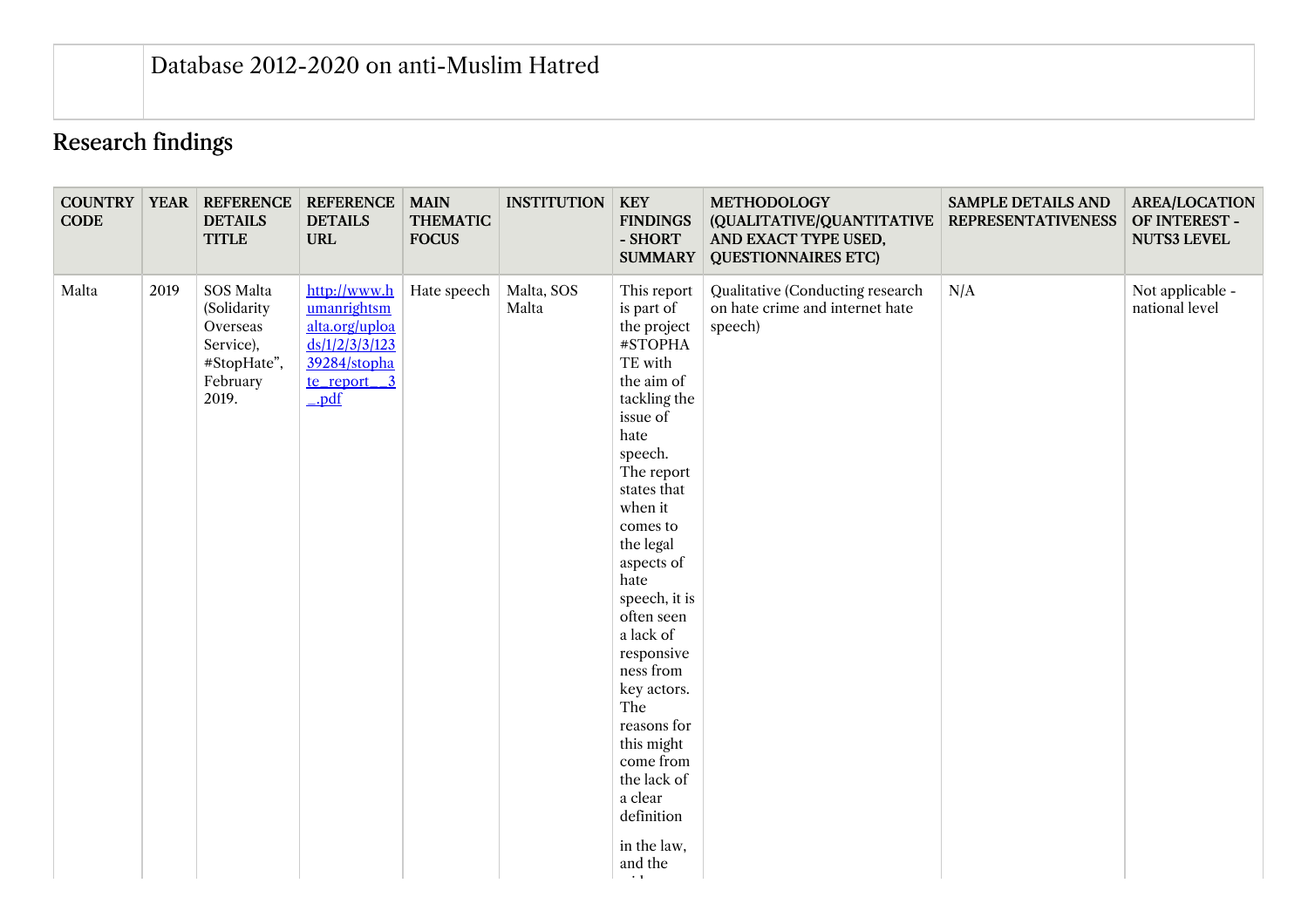| of the<br>phenomeno<br>n of hate<br>speech.<br>The report<br>notes that<br>$_{\rm the}$<br>problem is<br>all across<br>the<br>European<br>Union and<br>there are a<br>number of<br>$\,$ challenges<br>that need<br>to be<br>tackled<br>together<br>with other<br>nations.<br>However,<br>in Malta,<br>previous<br>studies<br>show that<br>Xenophobi<br>c,<br>Homophobi<br>c and<br>Political<br>hate<br>speech are<br>a significant<br>problem<br>that<br>continues<br>to increase.<br>The central<br>objective of<br>this report<br>is to show<br>that<br>legislation<br>against hata |  |  | wide scope |  |  |
|----------------------------------------------------------------------------------------------------------------------------------------------------------------------------------------------------------------------------------------------------------------------------------------------------------------------------------------------------------------------------------------------------------------------------------------------------------------------------------------------------------------------------------------------------------------------------------------|--|--|------------|--|--|
|                                                                                                                                                                                                                                                                                                                                                                                                                                                                                                                                                                                        |  |  |            |  |  |
|                                                                                                                                                                                                                                                                                                                                                                                                                                                                                                                                                                                        |  |  |            |  |  |
|                                                                                                                                                                                                                                                                                                                                                                                                                                                                                                                                                                                        |  |  |            |  |  |
|                                                                                                                                                                                                                                                                                                                                                                                                                                                                                                                                                                                        |  |  |            |  |  |
|                                                                                                                                                                                                                                                                                                                                                                                                                                                                                                                                                                                        |  |  |            |  |  |
|                                                                                                                                                                                                                                                                                                                                                                                                                                                                                                                                                                                        |  |  |            |  |  |
|                                                                                                                                                                                                                                                                                                                                                                                                                                                                                                                                                                                        |  |  |            |  |  |
|                                                                                                                                                                                                                                                                                                                                                                                                                                                                                                                                                                                        |  |  |            |  |  |
|                                                                                                                                                                                                                                                                                                                                                                                                                                                                                                                                                                                        |  |  |            |  |  |
|                                                                                                                                                                                                                                                                                                                                                                                                                                                                                                                                                                                        |  |  |            |  |  |
|                                                                                                                                                                                                                                                                                                                                                                                                                                                                                                                                                                                        |  |  |            |  |  |
|                                                                                                                                                                                                                                                                                                                                                                                                                                                                                                                                                                                        |  |  |            |  |  |
|                                                                                                                                                                                                                                                                                                                                                                                                                                                                                                                                                                                        |  |  |            |  |  |
|                                                                                                                                                                                                                                                                                                                                                                                                                                                                                                                                                                                        |  |  |            |  |  |
|                                                                                                                                                                                                                                                                                                                                                                                                                                                                                                                                                                                        |  |  |            |  |  |
|                                                                                                                                                                                                                                                                                                                                                                                                                                                                                                                                                                                        |  |  |            |  |  |
|                                                                                                                                                                                                                                                                                                                                                                                                                                                                                                                                                                                        |  |  |            |  |  |
|                                                                                                                                                                                                                                                                                                                                                                                                                                                                                                                                                                                        |  |  |            |  |  |
|                                                                                                                                                                                                                                                                                                                                                                                                                                                                                                                                                                                        |  |  |            |  |  |
|                                                                                                                                                                                                                                                                                                                                                                                                                                                                                                                                                                                        |  |  |            |  |  |
|                                                                                                                                                                                                                                                                                                                                                                                                                                                                                                                                                                                        |  |  |            |  |  |
|                                                                                                                                                                                                                                                                                                                                                                                                                                                                                                                                                                                        |  |  |            |  |  |
|                                                                                                                                                                                                                                                                                                                                                                                                                                                                                                                                                                                        |  |  |            |  |  |
|                                                                                                                                                                                                                                                                                                                                                                                                                                                                                                                                                                                        |  |  |            |  |  |
|                                                                                                                                                                                                                                                                                                                                                                                                                                                                                                                                                                                        |  |  |            |  |  |
|                                                                                                                                                                                                                                                                                                                                                                                                                                                                                                                                                                                        |  |  |            |  |  |
|                                                                                                                                                                                                                                                                                                                                                                                                                                                                                                                                                                                        |  |  |            |  |  |
|                                                                                                                                                                                                                                                                                                                                                                                                                                                                                                                                                                                        |  |  |            |  |  |
|                                                                                                                                                                                                                                                                                                                                                                                                                                                                                                                                                                                        |  |  |            |  |  |
|                                                                                                                                                                                                                                                                                                                                                                                                                                                                                                                                                                                        |  |  |            |  |  |
|                                                                                                                                                                                                                                                                                                                                                                                                                                                                                                                                                                                        |  |  |            |  |  |
|                                                                                                                                                                                                                                                                                                                                                                                                                                                                                                                                                                                        |  |  |            |  |  |
|                                                                                                                                                                                                                                                                                                                                                                                                                                                                                                                                                                                        |  |  |            |  |  |
|                                                                                                                                                                                                                                                                                                                                                                                                                                                                                                                                                                                        |  |  |            |  |  |
|                                                                                                                                                                                                                                                                                                                                                                                                                                                                                                                                                                                        |  |  |            |  |  |
|                                                                                                                                                                                                                                                                                                                                                                                                                                                                                                                                                                                        |  |  |            |  |  |
|                                                                                                                                                                                                                                                                                                                                                                                                                                                                                                                                                                                        |  |  |            |  |  |
|                                                                                                                                                                                                                                                                                                                                                                                                                                                                                                                                                                                        |  |  |            |  |  |
|                                                                                                                                                                                                                                                                                                                                                                                                                                                                                                                                                                                        |  |  |            |  |  |
|                                                                                                                                                                                                                                                                                                                                                                                                                                                                                                                                                                                        |  |  |            |  |  |
|                                                                                                                                                                                                                                                                                                                                                                                                                                                                                                                                                                                        |  |  |            |  |  |
|                                                                                                                                                                                                                                                                                                                                                                                                                                                                                                                                                                                        |  |  |            |  |  |
|                                                                                                                                                                                                                                                                                                                                                                                                                                                                                                                                                                                        |  |  |            |  |  |
|                                                                                                                                                                                                                                                                                                                                                                                                                                                                                                                                                                                        |  |  |            |  |  |
|                                                                                                                                                                                                                                                                                                                                                                                                                                                                                                                                                                                        |  |  |            |  |  |
|                                                                                                                                                                                                                                                                                                                                                                                                                                                                                                                                                                                        |  |  |            |  |  |